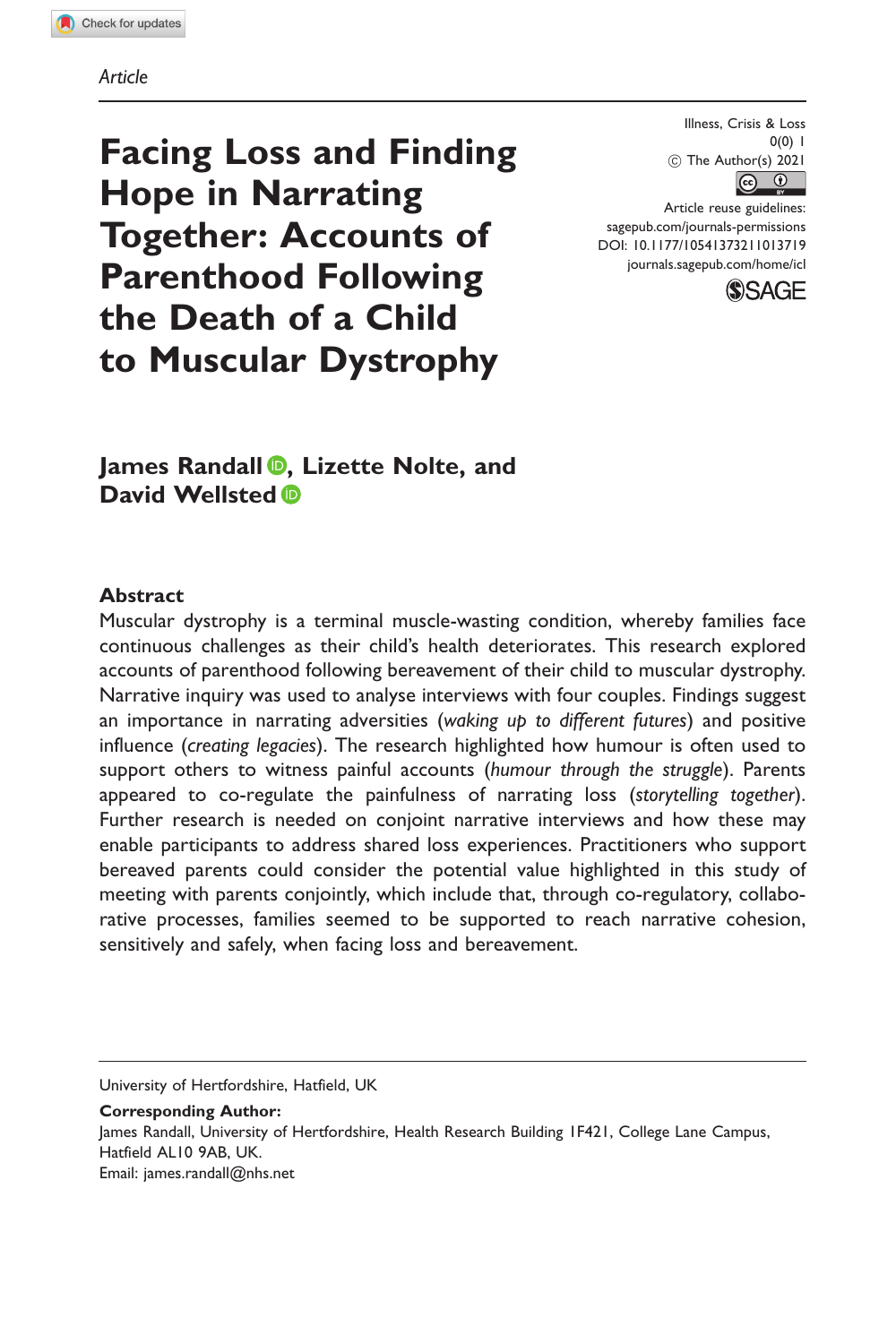#### Keywords

muscular dystrophy, narrative, loss, parents, mental health, grief, bereavement

Over 30,000 people are said to be diagnosed with Muscular Dystrophy (MD) or related conditions within the UK (Muscular Dystrophy Campaign, as cited in Cunniff et al., 2015). The condition causes wastage, damage, and eventual death of skeletal muscle cells, which leads to increasing physical impairment over time as a result (Gagliardi, 1991a, 1991b). Signs and symptoms that indicate the need for diagnostic assessment include delayed walking, a difficulty in rising from the floor or sitting up, a waddling gait, odd posturing, frequent falls, becoming easily tired, and over-developed calf muscles (Bendixen & Houtrow, 2017; Daack-Hirsch et al., 2013). Wheelchair dependency often occurs between the ages of 10 and 12 years (Erby et al., 2006). To date, there is no curative treatment known for the condition, with individuals often dying in their late teens due to respiratory complications or heart failure (Samson et al., 2009). Despite technological advances such as ventilation machines improving care provisions over time (Erby et al., 2006), it still remains the case that few individuals with Duchenne MD live beyond the age of thirty (Tomiak et al., 2007).

MD is chronically life-limiting, terminal and degenerative in nature. The disease phases, particularly in relation to ambulation and mobility, are associated with significant increases in pain. When children are not informed of their diagnosis, they often perceive themselves to be 'different' from their peers, as 'incompetent' and 'personally responsible' for their 'weakness' (Buchanan et al., 1979). Even with continued advancements in care provisions, some young people are reported to adopt identities as 'futureless persons'—a perception that is said to have 'damaging' implications (Gibson et al., 2009). In line with this, previous evidence suggests the diagnosis of MD is often linked with mental health difficulties, particularly clinical depression (Fitzpatrick & Barry, 1990). Such diagnoses may well represent the labelling of a complex web of social, environmental and relational contributory factors—rather than something necessarily biological in nature. Indeed, in Gagliardi's ethnographic research, they observed that "the boys withdrew into their own worlds, apparently so as not to confront the limitations imposed by their illness [sic]" (Gagliardi, 1991a, p. 163); or put another way, the limitations imposed by their society. For example, on leaving the education system, those living with MD often lack meaningful activity and vocation thereafter, due to societal barriers (Abbott & Carpenter, 2014).

Families often reach out to community groups and the charitable sector as they face the disease together; becoming strong advocates for the rights of young people with MD over time. The parents interviewed within this research were no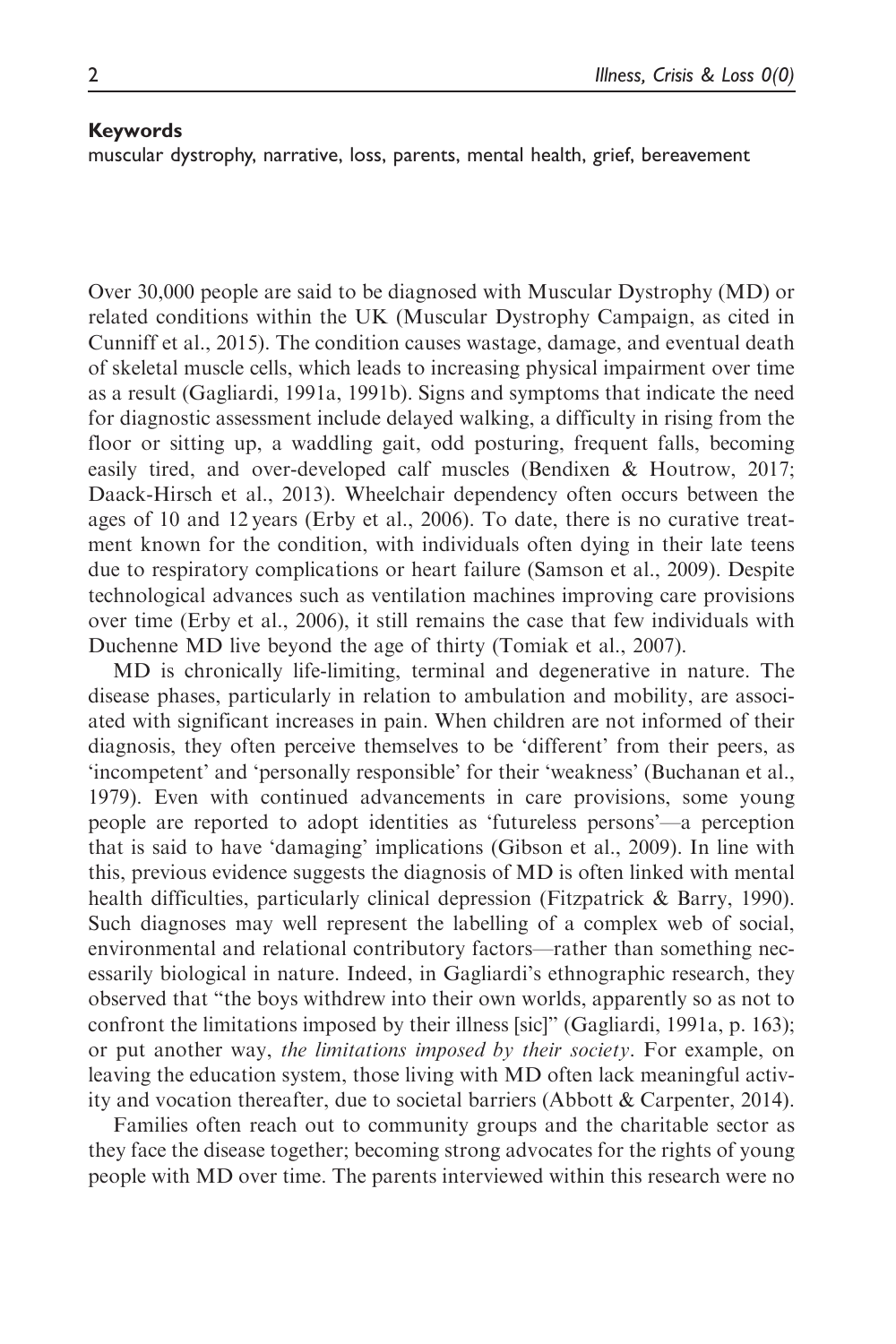exception, and all had sought the support of a charity called the Muscle Help Foundation. This charity offers advice, support and community to young people and their families through a broad range of engagement events, psycho-social support networks, educative programmes, publications, and more. An example of this work includes Muscle Dream events, in which families become ordained into the 'muscle warrior tribe' (for further discussion and research on Muscle Dream events, please see: Nolte et al., 2017; Randall et al., 2019). As MD is a terminal condition, the Muscle Help Foundation has found itself in a unique position of having been curators for 'pockets of smiles' (Nolte et al., 2017) and not only an escape from the omissions or imposed limits of society, but an important opportunity for transformational restorying and remembering, for families facing significant deteriorations in health and painful trajectories (Randall et al., 2019). Indeed, as the Muscle Help Foundation roots its approach and practices in building relationships and delivering on promises, families often continue to be active participants within the 'muscle warrior tribe'. In the context of bereavement then, the *Muscle Help Foundation* appears to play a significant part in the 're-membering' of their lost loved ones; a narrative therapy approach that looks to explore the continued influences, impact and connection with individuals—particularly those who are estranged or have passed away (e.g. White, 1988).

There is limited research on the experience of parenthood in the context of muscular dystrophy. Where there is, this has tended to be rooted in crosssectional snapshots of a person's journey, rather than branching into investigations of context, discourse, or more broader, macro studies of identity, change and narrative production. This study sought to change this and uniquely contributes to the literature through a narrative inquiry of the accounts of parents whose children have died from MD.

## Aims

This research aimed to explore how parents would narrate their experiences of parenthood following the death of their child to MD. Explicitly, we aimed to explore what would be talked about by the parents when constructing their accounts, how the individuals would talk about these experiences (including the ways in which they contribute and 'perform' their accounts), and to understand why—the underlying purposes and functions of narrating.

# **Methods**

This study is a qualitative narrative analysis (Riessman, 2008) using semistructured interviews, which were administered with couples conjointly. Narrative analysis allows for the depth of understanding at the experiential level through an analysis of a retelling of experiences and the meanings placed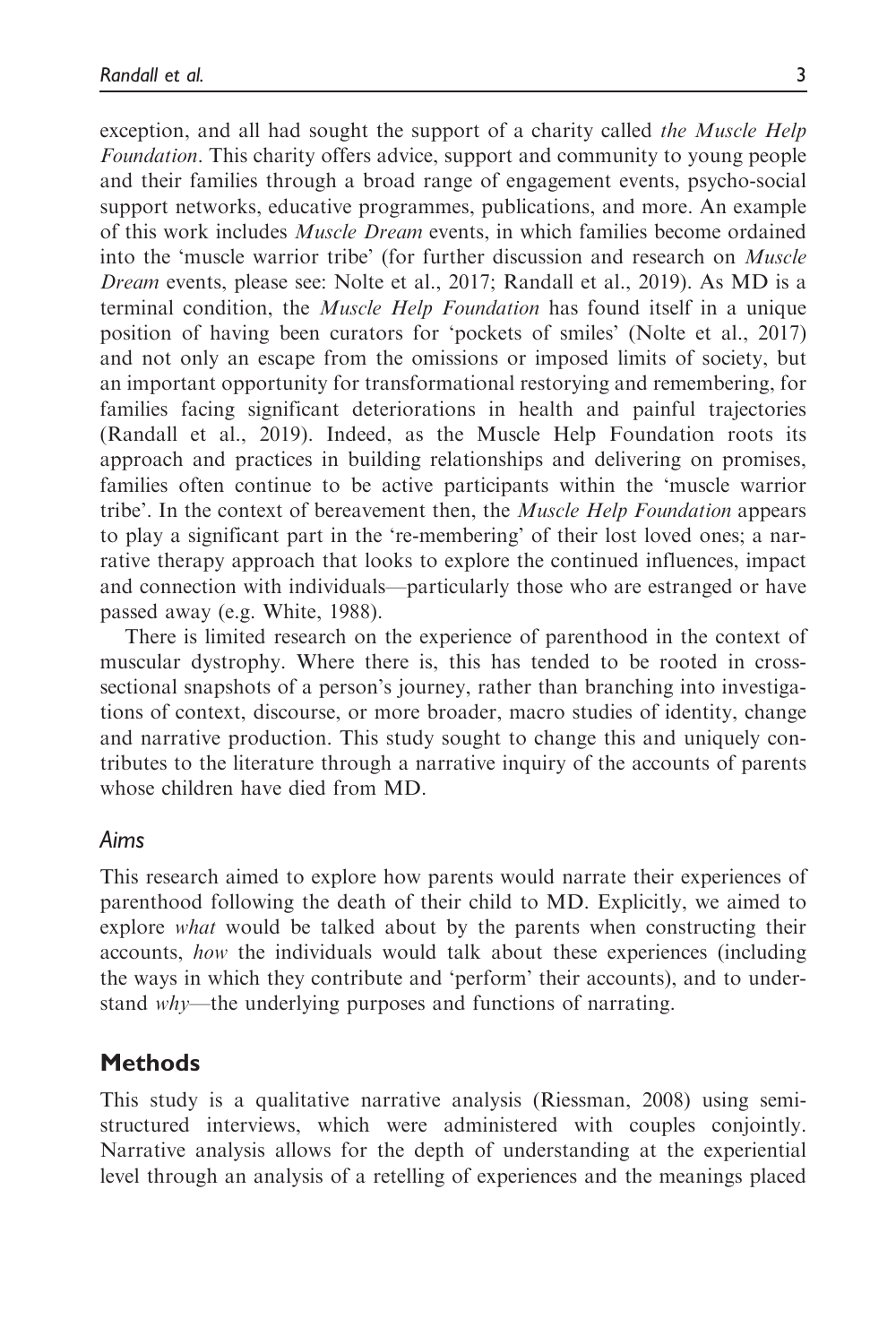upon these accounts. The approach also looks to situate narratives in context, thus enabling a broader, fuller and richer analysis.

## **Ethics**

This research touches upon an emotive, sensitive, and potentially distressing topic area. The research proposal was reviewed and ethical approval granted by the University of Hertfordshire, UK. It was important that the research included an ethnographic component, in which the first author directly supported a family during a *Muscle Dream* event—witnessing some of the socioenvironmental differences experienced when living with MD. A pilot interview was also conducted with a bereaved mother and father in order to trial out procedures, and to seek feedback on the acceptability of interview questions.

The literature on conducting research with bereaved parents was consulted to help guide the ethical approach of this research (with adaptations made in accordance with guidance from Hynson et al., 2006). The literature helped ensure that this study was delivered in accordance to best practice when researching in the context of bereavement. In addition, a clear protocol was developed to ensure psychological safety within interviews, which included options to discontinue interviews and to signpost for therapeutic and emotional supports. Accessible research summaries were made available to participants and published by the Muscle Help Foundation soon after completion of the research, online and in print.

## Sampling and Recruitment

Purposive sampling was used in order to recruit parents who had experienced the death of a child to MD. As this research aimed to explore parental accounts of living with MD, following the death of a child, the following inclusion criteria were applied:

- To self-identify as parents of a child who was diagnosed with MD;
- For the death of their child to have been at least 8 months prior to involvement.

Parents were recruited through the Muscle Help Foundation charity (described above) and followed the ethical guidance of Hynson et al. (2006). An invitation to participate in the research was sent out to the mailing lists held by the charity, and included a participant information sheet, and a more informal, user-friendly article and profile of the lead-researcher published on the charity's website. Interested individuals were subsequently sent participant information packs, provided time to consider their potential involvement, and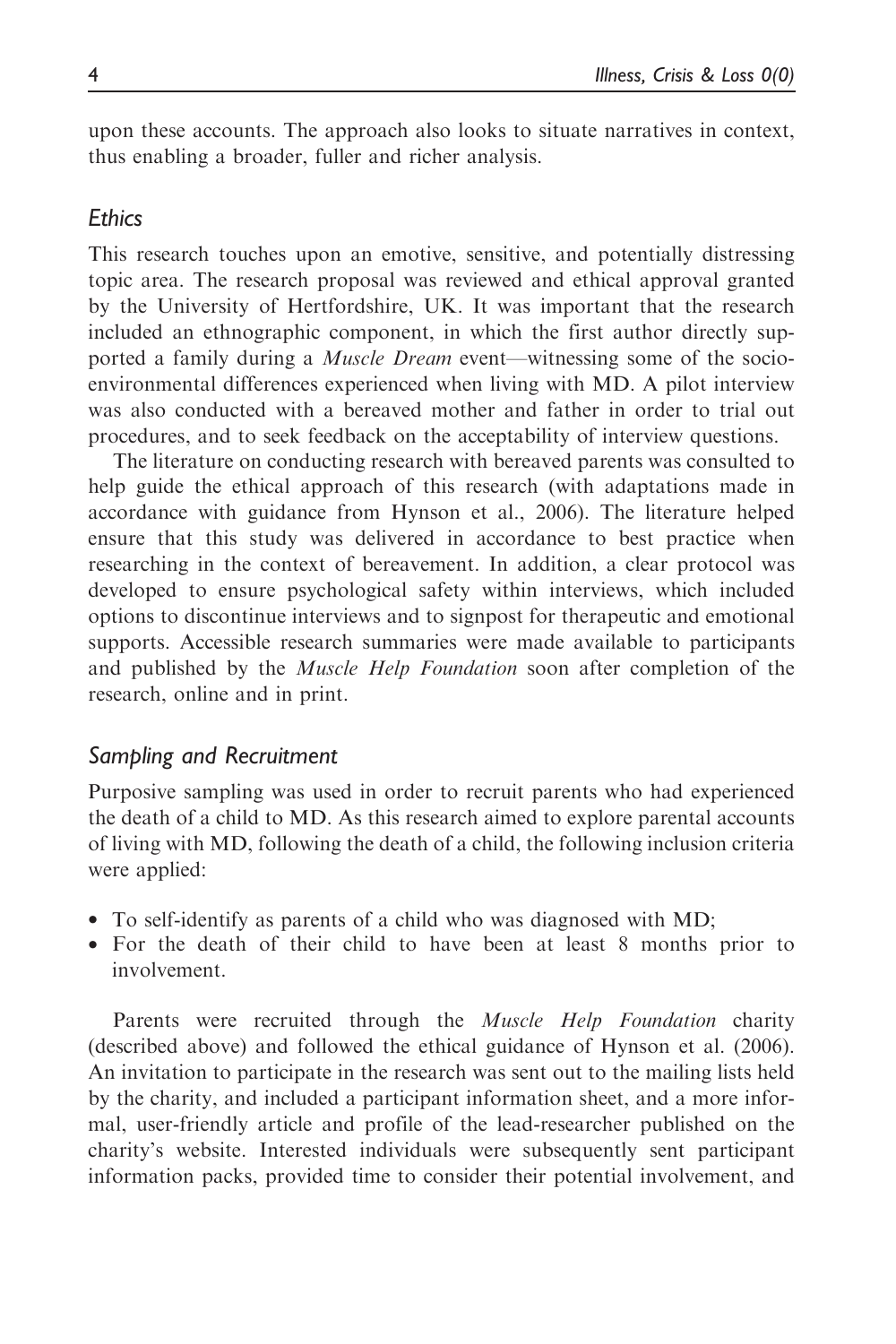given the opportunity to ask questions to any of the research team in advance of their consent being requested.

Six couples expressed interest in being involved in the research, however one couple later withdrew from the study due to concerns about potential upset it could cause. One of these couples were involved as a pilot interview and thus not included in the data presented here.

Demographic information was gathered through interview and detailed further in Table 1. Narrative inquiry seeks to contextualise accounts as far as possible, however due to the small size of the charity in which participants were recruited, to include any further demographic information would compromise participants' rights to confidentiality and contradict our professional ethics (British Psychological Society, 2014, p. 22). To mitigate the risk of breaching confidentiality, but to situate the data as far as possible, ranges have been used instead of exact data. All personally identifiable data was anonymised at the point of transcription and individuals allocated pseudonyms.

All interviews lasted between 100 and 150 minutes each, across one to two interview dates per family. The ages of the individual parents who participated ranged from 29–68. Two of the fathers within the sample were step-fathers. The parents had a range of occupations, including professional and computer consultancy, education, labouring, and care working. The ages in which the parents' children were diagnosed ranged from 2.5–5 years of age.

## Data Collection and Analysis

Although all participants were given the choice of location, all opted to be interviewed within their own homes. Interviews were semi-structured using questions designed in line with the research aims, previous literature, service-user consultation and the pilot interview. The questions focused on a number of areas, including diagnosis (e.g. What changed when your son was diagnosed with MD?) and experiences around death (e.g. please tell me about the time you found out that your son was near the end of their life). Interviews were videorecorded and transcribed verbatim; including pauses, expressive utterances, nonaudible speech, overlapping conversation, interruptions, and the use of 'voice'/ parodies of others (Wells, 2011). Personal identifiable information was replaced with pseudonyms. All raw data was stored on an encrypted device.

| Pseudonyms               | Jim & Sarah | Beth & Lenny | Ellie & Ricky | Derek & Kim |
|--------------------------|-------------|--------------|---------------|-------------|
| Young person's pseudonym | Kieran      | Owen         | <b>Bond</b>   | Samuel      |
| Age of death             | 19–21       | $16 - 18$    | $19 - 21$     | $16 - 18$   |
| Time passed since death  | $I-2$ yr    | $2-3$ yr     | $I-2$ yr      | $2-3$ yr    |

Table 1. Participant Details.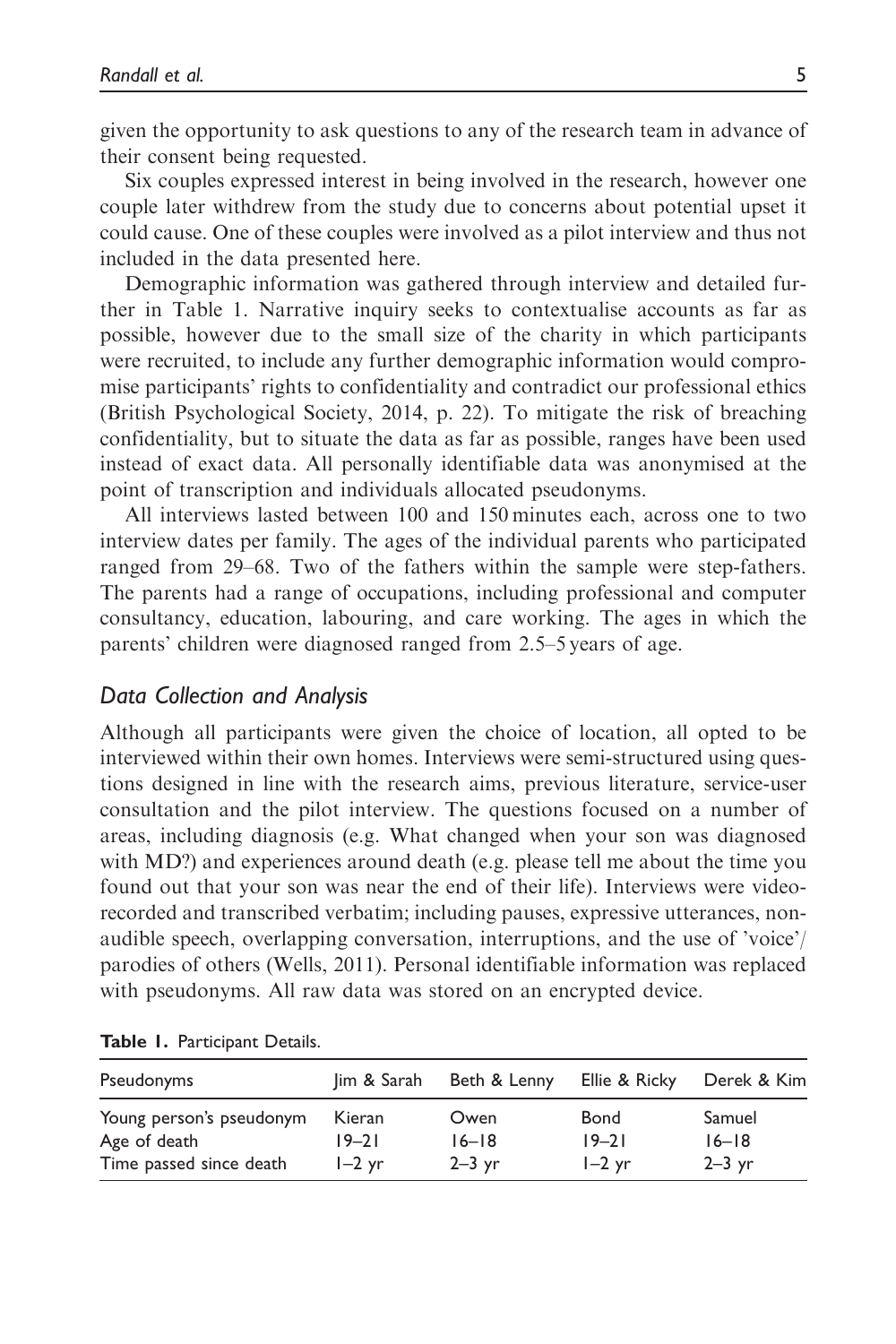The narrative analysis conducted incorporated three layers (Riessman, 2008): thematic analyses explore the content of what is actually spoken about in interview; structural analyses explore the use of language, and how this is presented and organised; and *performative* analyses, which looks at how narratives are coconstructed and interactively created within the interview context. This study employed all three layers of analysis in order to depict *what* the parents retold, how the retelling was presented, and why this was; that is, the context and meaning of the retelling. These layers should be considered as synergistic components of one overall, coherent process of narrative analysis.

Reflective notes made following interviews were re-read and the interviews were then watched back, in order for the lead researcher to familiarise themselves with the accounts. The researcher then re-read each account in order to familiarise themselves further. Following this, each transcript was then read in turn for each layer of analyses, with notes and themes being documented. Once the accounts were fully analysed, an additional document was created to reflect on and draw out initial threads between the individual accounts.

Credibility in qualitative research is said to be achieved in part through degrees of reliability, replicability, consistency, in owning one's position, and ensuring transparency of process (Elliott et al., 1999). To ensure the analyses and findings generated in this research were credible, we committed ourselves to a reflexive approach throughout. For example, the lead researcher kept a reflective journal, convened workshops for analyses to be reviewed/critiqued, and explicitly explored their own epistemological stance (e.g. the perspective that our knowledge of the world and experiences are co-constructed, albeit rooted in material/objective realities).

## **Results**

Narrative accounts were initially constructed for each parent couple and then analysed alongside other accounts within the sample as part of the broader narrative inquiry. In doing so, forecasting different futures and narrating together as parents were key components to the ways in which the parents storied their experiences. These narratives contained multiple stories within, as demonstrated in Table 2. A third narrative on living the dream has been reported elsewhere (Nolte et al., 2017; Randall et al., 2019) and will not be repeated here.

| <b>Narrative</b>              | <b>Stories</b>                                       |  |
|-------------------------------|------------------------------------------------------|--|
| Forecasting different futures | Waking up to different futures<br>Creating legacies  |  |
| Narrating together as parents | Humour through the struggle<br>Storytelling together |  |

Table 2. Narratives and Stories Within.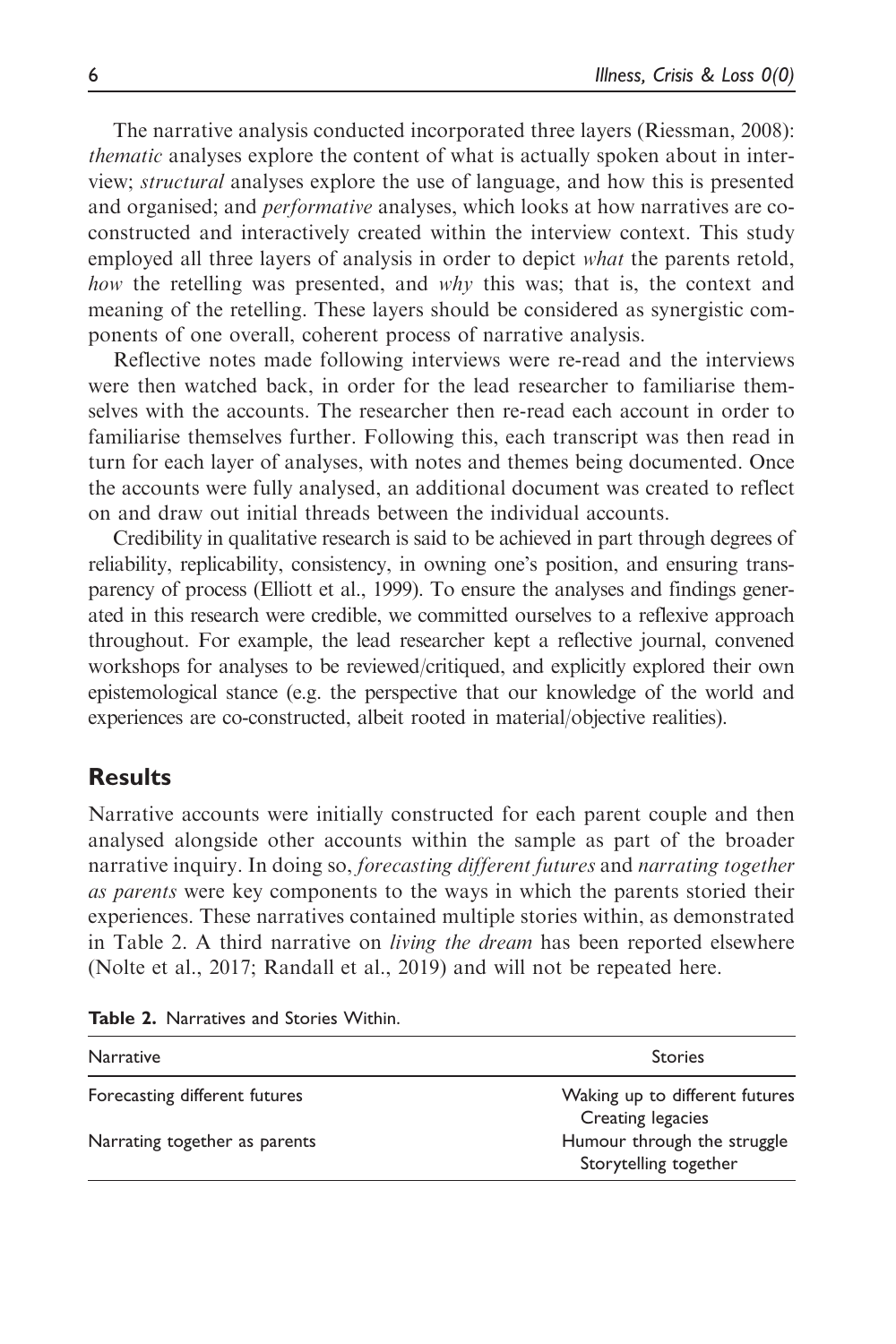## Forecasting Different Futures

Throughout the interviews, all parents described the ways in which their sense of future parenthood and identity was shaped or challenged in some way. When retelling their experiences of becoming a parent and adjusting to the diagnosis of MD, the interviewees narrated waking up to different futures. In building their accounts, the parents also talked of how their child's life continued to influence and impact their sense of identity, community and influence (creating legacies).

Waking Up To Different Futures. All parents detailed how difficult they found it when their sons were diagnosed with MD. They all described changes in their sense of self, realising that envisioned futures of who their son could become and the parent they could have been for them, altered through the life-altering arrival of a diagnosis. For example, Ricky and Ellie juxtapose the 'death sentence' of diagnosis to the 'mourning' and loss of what their son could have become. In doing so, they demonstrate how the layers of content, structural and performative storytelling synergistically construct and convey a narrative of loss in terms of selfhood, child and future.

Ricky: It was almost like, it was a death sentence. It, it's described erm, life limiting ... in the first sentence, Duchenne muscular dystrophy, life limiting, muscle ...

Ellie: ... wasting neurological condition, isn't it? [R: yeah] But I think erm, we mourned the loss of Bond then, that's how I feel. [R: yeah] Because ... we couldn't see the wood for the trees at that point, could we? [R: No] We just saw the fact that he's gonna get weaker and weaker and weaker and that'll be it.

Similarly, Jim and Sarah talked of their selfhood being in "bits". Despite this, the narrative swiftly moved to claim a new father identity with use of 'fight' talk (a discourse observed in all accounts). Although this discourse motivates Jim momentarily, within the broader account it disempowers him; time and time again, confronted by the reality that no cure for MD exists.

Jim: We just did not stop, I just did not stop crying, didn't stop crying, it was almost, it was, it was like losing him and after all the hard work we'd had to get him ... you know, and the joy we had when he was born, aah, it, and- and I remember sitting on the sofa in here 'cause I, you know, I couldn't, I couldn't even finish off the decorating, I was in so much bits. And I thought to myself, "Jim, you're either gonna fight this and do the best by that boy or you're just going to lie down like this" and, and so the decision was made, "Come on, you've got to get strong now" and er, but God it was awful, wasn't it?"

Similarly, Beth and Lenny talked about their attempts to make sense of things, with Beth talking about her initial struggle at the point of diagnosis. Like Jim,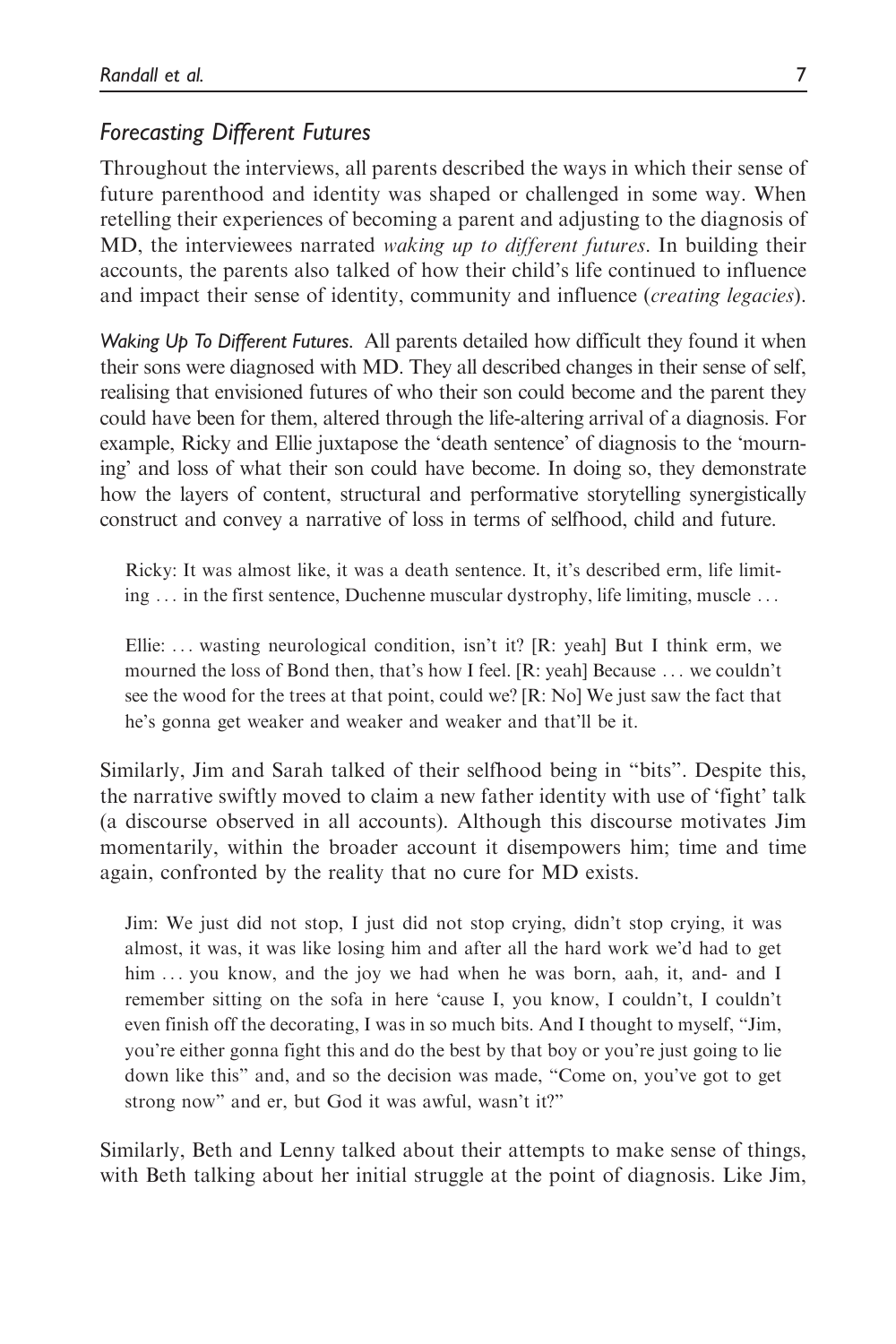Beth conveyed a shattering of identity as she struggled to 'pull herself together', almost as if different aspects of her are left at different points within the story. Indeed, she told the story of her 'older self' as no longer being alive.

Beth: I was in this bubble and erm, I didn't really get upset, didn't really get mad, I didn't really feel much, I was quite numb and then I broke, just oh God, cried like a baby ... I had to sort of pull myself together...I was diagnosed with depression, so they put me on tablets because I couldn't sleep, I couldn't switch off at night erm, and throughout the day I had panic attacks, anxiety, just totally did not feel me at all ...I changed that day, that diagnosis come and I, I've never been right since to be honest, erm, only now Owen's no longer with us, I'm different again, do you know what I mean? All these things in life, the impact it has, it- it changes you, inside and out, erm and I don't, I can't remember the last time I truly felt like Beth.

Derek and Kim contrasted their planned, joined-up approach to parenting, to a reality of quite isolative parenting due to having to focus on their son's needs. They juxtapose, like the other parents, their idealised and anticipated lives of parenting to something quite different: a suddenness of change, limiting the opportunity to process and reflect- falling into unexpected and undesirable patterns and roles.

Kim: It was different. That was—that wasn't the plan, the plan was that we would be joint parents and that we would share everything, and make sure that we were on the same track, and that, you know, we were doing the same thing. But, in fact, it didn't quite work out like that, did it?

Derek: No, it didn't. And, I mean, yes, you, you really don't know whether it would have worked out differently if Samuel hadn't been disabled.

Although all accounts detailed having to adjust to MD, each depicted unique circumstances whereby individual losses were felt alongside more collective efforts to address any challenges.

## Creating Legacies

The parental accounts also detailed how many had pursued change in society and made a difference to other people's lives. Beth and Lenny's account detailed how Owen's approach to life in the context of his prognosis, offered inspiration for those around him:

Lenny: I don't think we're ever gonna meet anyone as inspirational ...It was just unbelievable, honestly, what a guy ... even though he was like the younger of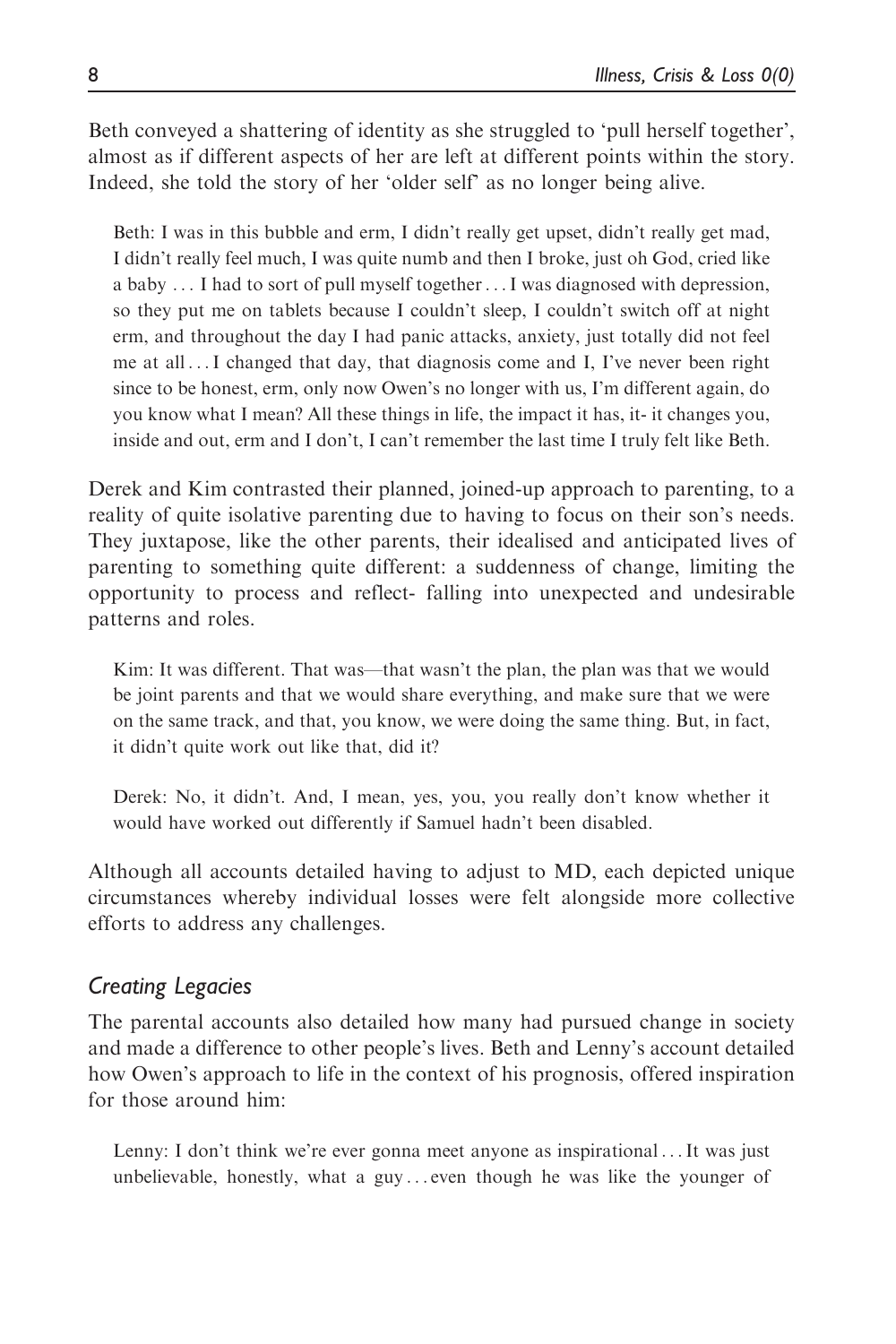everybody else, everybody looked up to him, didn't they? He was like ... the leader, so to speak.

Beth: He was the core, weren't he? Yeah, he was the cog ... the inspiration from Owen I think is the sheer love for life, knowing ... in his little head, there's not much ahead of him, but it didn't stop his, erm, his, you know ...

Lenny: Goals in life.

The parents in this study narrated an impact beyond death. The following extract from Ellie and Ricky's account demonstrates how they conceived of their son's impact to others around him, beyond his death:

Ellie: He did more in his life than a lot of people are doing who live a lot longer...

Ricky: ... The legacy that Bond has left, is the fact that his friends who have similar disabilities have found motivation in their own lives to go and do something. They saw Bond as an inspiration ...Bond's best legacy was that he proved to people that, uhm, you can do stuff ... .

Ellie: Don't let your wheels hold you up ...

In all accounts, legacies also involved environmental changes, alongside impacting relationships. The proceeding extract from Jim and Sarah's account demonstrates this:

Jim: [Kieran] actually blazed a trail everywhere ... the adaptations that all the schools made ... that legacy Kieran left behind for the other kids coming through, disabled kids, you know; the things were in place for them.

Stories of creating a legacy and making a difference for others were often retold in the context of 'fight' discourses—analogies that in themselves convey challenge, struggle and commitment to pursuing change. These discourses appear to be used to foster empathy within the audience and highlight injustices within the community. By doing so, these stories juxtapose 'normal' family trajectory to the teller's different path, inviting the audience to consider their own participation in discursive actions that may help or hinder other families currently living with MD or related conditions. For example:

Kim: I was determined, and, as Samuel got older, he was also determined that we would fight for everything we needed. Erm, and from Samuel's point of view, it was because if we couldn't get it, then how could any other child get it, and he wanted to do things better for those coming after him ... what he enjoyed was that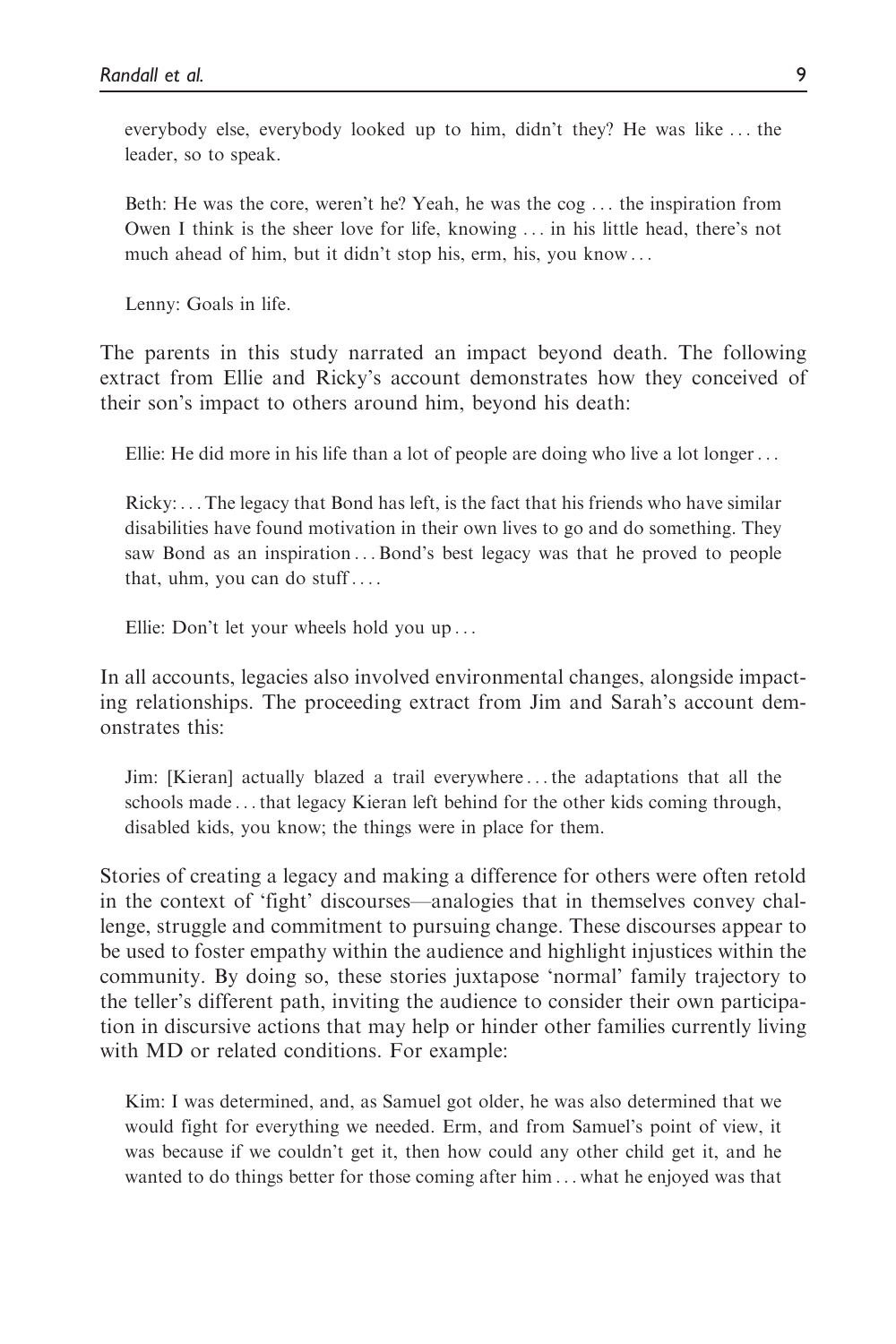he felt he would make a difference for people coming after him. That's what mattered to him.

Accounts of times in which the world was changed by their son was a common feature to all parental interviews. These were testament not only to the environmental obstacles faced, but also to the ways in which these experiences can continue to shape change for others now.

## Narrating Together as Parents

Throughout the interviews, the ways in which accounts were retold were infused with process, delivery and 'performative' aspects of testimony; namely it seemed important to witness how narrating together as parents gave the accounts further meaning. All accounts included the use of humour, in content and process—whereby the humour through the struggle was communicated as both a part of the parents' life story (content), whilst also served a function in the retelling (performative). Additionally, *storytelling together* enabled accounts in the context of loss and bereavement to be voiced, negotiated and meaningfully narrated.

Humour Through the Struggle. Throughout all narrative accounts, humour appeared to be a binding motif and was key to the performative delivery of the parental accounts. Humour was used to present the character and strength of the individuals within the narrative, alongside a familial thread of perseverance through change, social challenges and deterioration:

Kim: You know, it's all—it's, it's a forever process of struggle and laughter.

Humour was conveyed as something that could bring the family members together during difficult times and sometimes used to counter unpleasant and abusive experiences. This is observed in the below extract from Jim and Sarah's account where they describe social exclusion during adolescence:

Sarah: Because it, teenagers, they, their empathy goes, when they hit a certain age ...

Jim: I say they become dehumanised and they, I mean that in the nicest way and a joking way because as Sarah just said they, a year before, before all those hormones kicked in, you know, they were, they were, Kieran was in the room, a year after when they're then becoming pretty boys and pretty girls...

Sarah: It wasn't cool to be seen with a disabled ... person! [laughs]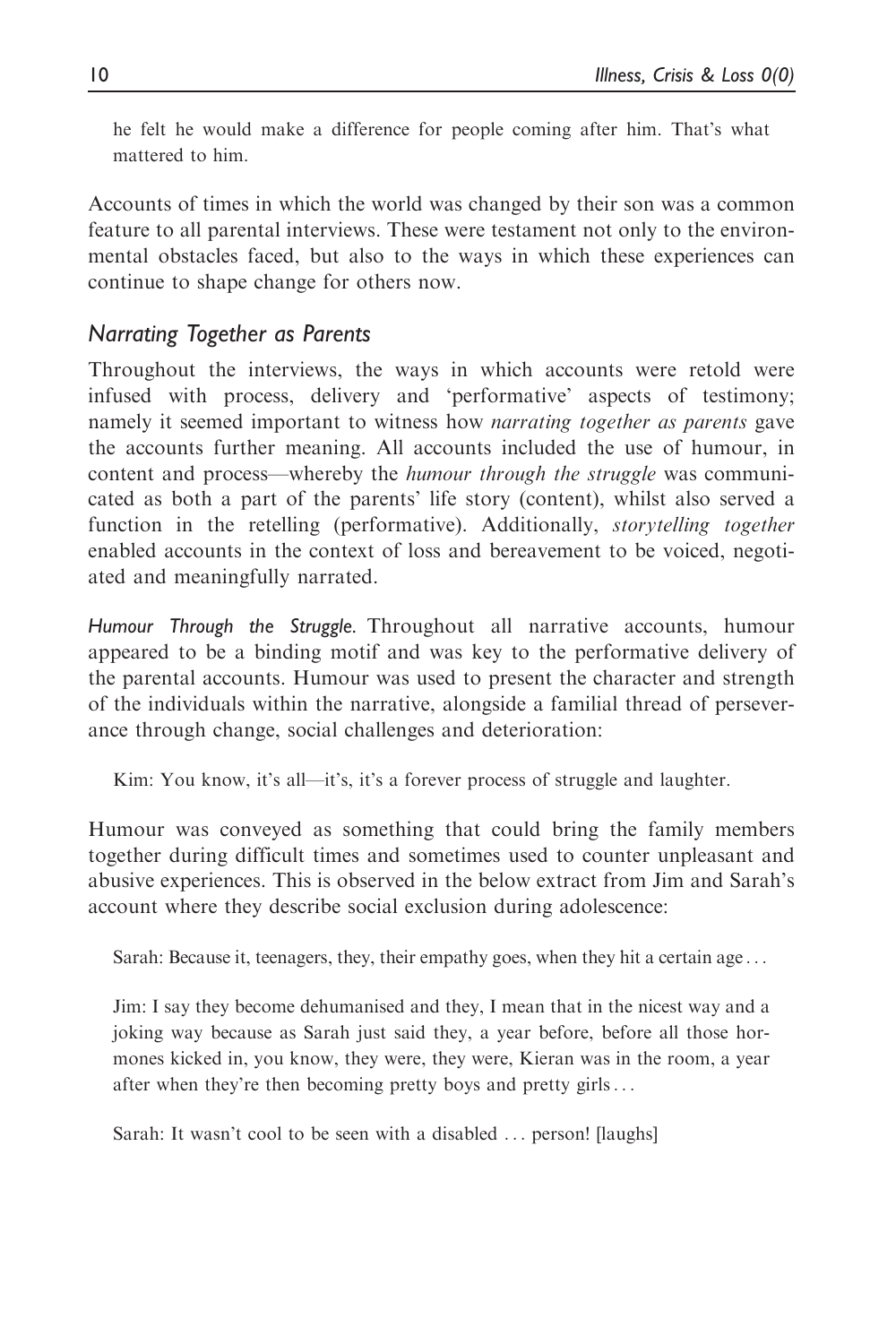Jim: I think when they get to 18 or 19, they become human again ...

Sarah: [laughs].

At the performative level of analysis, this was observed as interviewees prompted and encouraged laughter from one another—possibly drawing the other away from feeling overwhelmed through juxtaposing overt laughter at the performative level with painful content; thus conveying shock, disbelief and upset through a mismatched laughter.

Ellie and Ricky's, and Derek and Kim's accounts demonstrate that humour was also construed as an active choice the family made—perhaps representing underlying principles about how one faces adversity:

Ellie: We always tried to turn a negative into a positive because that's the only way you can survive ... it's hard sometimes though, isn't it?

Kim: From an early age I fostered in him the feisty, erm, difficult side of him, you know, because to get on as a disabled person you've got to be a bit of a pain in the arse ... .But I could have done without him being that with me! [laughs]

With positivity, humour and 'feistiness' being narrated as mechanisms of survival, a sense of pride was also conveyed—even in the painful retelling of death—as illustrated below, as Beth and Lenny describe their reaction to being told that Owen was dying. At this point, the performative aspects of the narrative become increasingly collaborative, as the content is produced by each speaker in turn, using the motif of humour within a much broader story of loss and death.

Beth: "They'd took him to a room, erm ... And had the talk about erm, "we don't think he's gonna pull through" etc., this that and the other.

Lenny: Where he's come to in his life now ... [shaking head] ... "He is dying".

Beth: Yeah and its always the same talk ...they tell you these things but each and every time, Owen ...

Lenny: He proved them wrong ... [laughs]

Beth: Showed them the middle finger basically! [laughs] And ... always pulled through and so it was a case of, "oh you know, yeah, get on with it, you know what you're on about. He'll be all right" ... Only this time he weren't"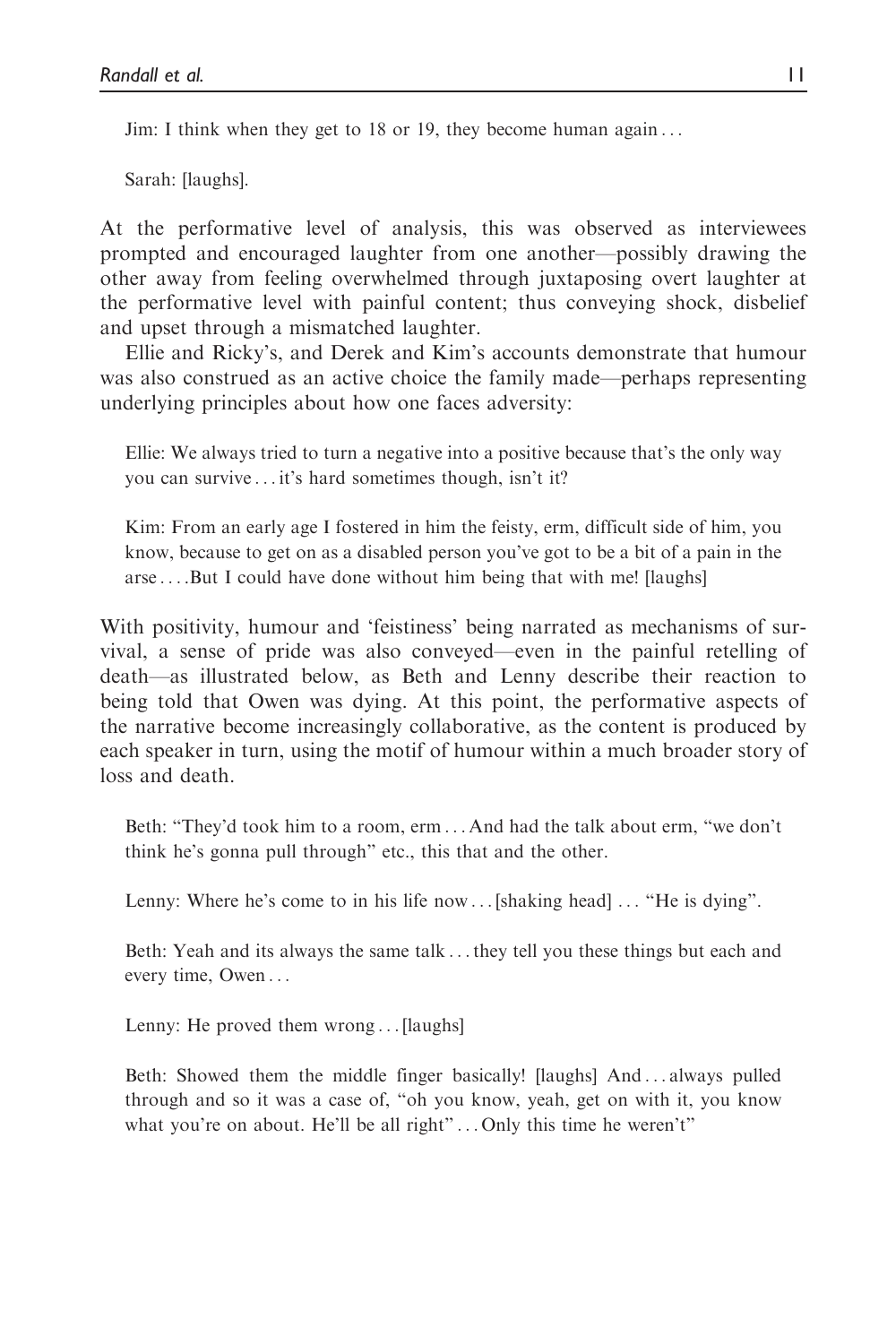Within the interviews themselves, parents used humour when narrating experiences of discrimination, unfairness and injustice. This was in contrast to expected emotional responses such as frustration, anger, and outrage. In doing so, the parents appeared to provide permission to one another to address difficult content within safer contexts, to regulate the emotions of distressing stories, but to also create a safer context for their audience to witness these accounts. Having said this, there was also an element of reliving their child's sense of humour through the performative mode of humour and laughter in the face of adversity, in a way that pays tribute to the loss of their physical presence, but invites their character not only into the narrative, but into the room for the immediate retelling.

Storytelling Together. In order to tell their stories, the parents interviewed would often lead each other to the next part of the story with pauses, direct invitations (e.g. "remember that time ... "), subtle gesturing or glancing for the other to join or 'chip-in' at that point. This collaborative storytelling approach was particularly noticeable during emotionally potent accounts, where partners appeared to offer the other a chance to distance themselves from becoming overly distressed. For example, in the story of Kieran's passing, Sarah confidently offers a delay and break to Jim when he appears to be becoming distressed:

Jim: I'll never forget that.

Sarah: And just, it was just amazing but I mean ...

Jim: Oh, it was. Very emotional, yeah.

Sarah: ... and very emotional.

Jim: It's still very raw. That, that last couple of days [of Kieran's life], all the conversations that we had and ... it's all still so emotional, I can feel myself going now ...

Sarah: I know ... We'll talk, obviously talk about that maybe a bit later [in the interview] 'cause it, it is very upsetting ...

There were times where couples spoke on behalf of the other, representing an overtlyshared narrative; "we thought". Indeed, couples frequently relived dialogues through 'active voice' (Wooffitt, 1992) and brought in the voice of the other throughout the overall narrative. On the one hand, they would present the voice of their own internal monologue at the time, on the other, they would present a dialogue between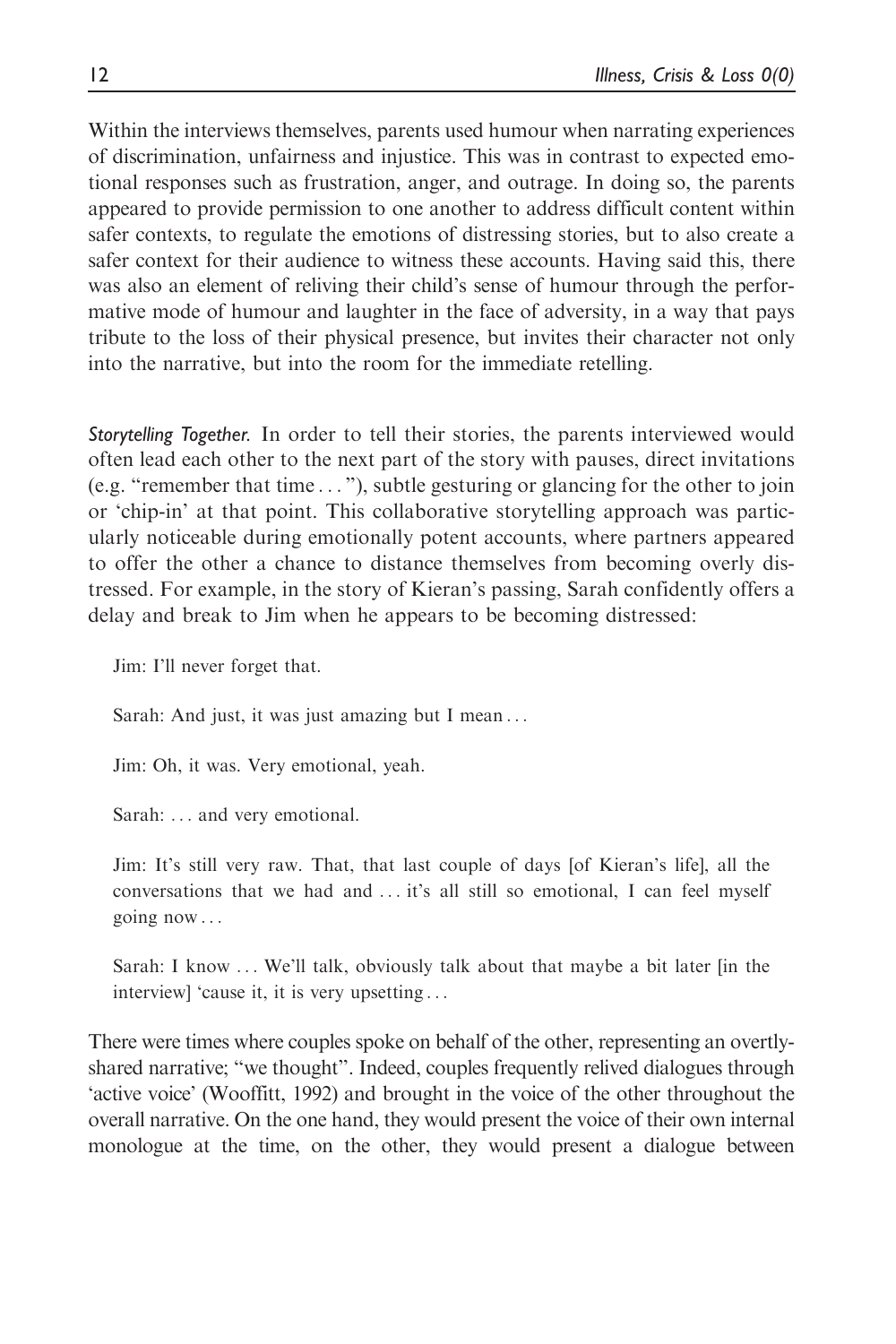characters. These were often interwoven in the narrative, particularly during stories of consultation, as demonstrated by the quote from Derek and Kim's account below:

Derek: At the time, the [hospital] were not at all helpful  $\dots$  they just said, "no", yeah, "we're not going to talk to you about what even, what the implications might be, because he might not have muscular dystrophy" ...

Kim: And the then medical advisor felt that they shouldn't, we shouldn't talk to people until the diagnosis was in place.

Derek: Which we felt wasn't particularly helpful, because, you know, we, we wanted to know what the possibilities, probabilities were? Erm, and, yeah, we were—we were quite prepared to say, "yes, okay, this is what it might be" ... and then for them to say, "no, it's not muscular dystrophy" and we'd feel "thank goodness it's not that!" You know?"

As observed above, the internal monologue or collective perspective would often be offered as commentary between voices. The frequency of such an exchange between these 'active voices' seemed to increase in relation to the emotional valence of the story (e.g. accounts of end-of-life care). This suggests that the emotional and spiritual pains of narrating specific content, and acknowledging stories of death and dying, could be buffered through these performative means of relational retelling.

Couples also used their bodies as tools to present their accounts that seemed to add to the emotional meaning and/or sense of time, urgency and proximity. These interviews captured moments of integrated gesture and narrative, including pointing (direction or object orientation), rolling fingers in a circular motion (time, kinetics, motion, representing hopes of 'getting on with things'), and facial grimacing, head shaking, and clenching of fists (representation of pain/ frustration). For example, in Ellie and Ricky's account, Ellie snapped her fingers to symbolise the suddenness of a friend's death, conveying a sense of shock and lack of preparation—but also used her body to convey humour, such as observed in the following extract:

Ellie: Bond was there going [pulls 'feel sorry' face] with this look ... [laughs].

Through the retelling of the parenting experiences, couples often aided one another in co-constructing a narrative account. Through 'chipping-in', clarifying, emphasizing, asking questions, and so on, the narrative appeared to be supplemented by one another. Through interruptions and 'corrections', the narrative appeared to be re-directed. These appeared to work on the basis of collaboratively prioritising particular stories over others, perhaps in relation to the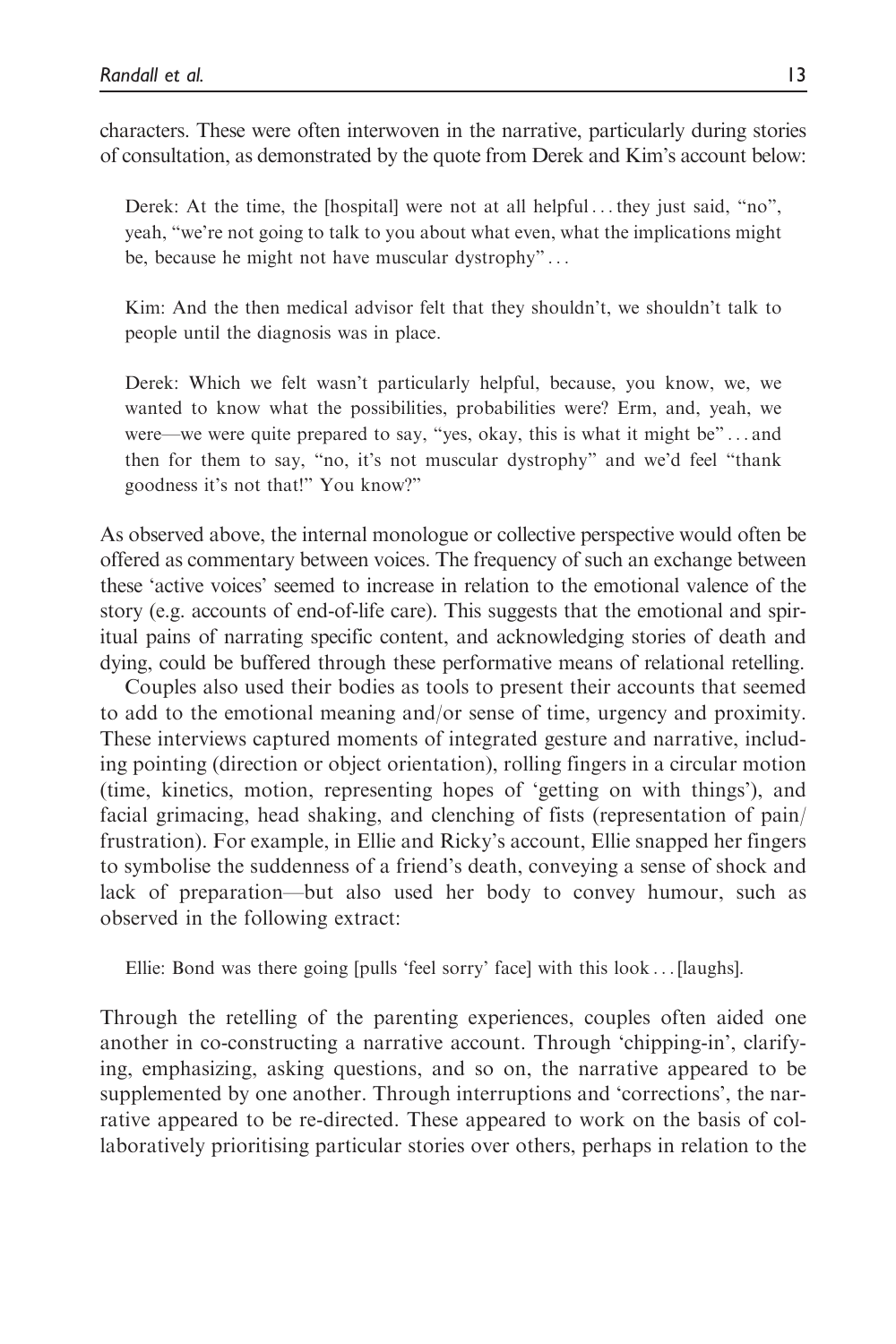audience and questions at hand. Indeed, through these interactional components of the narration, it appeared that couples regulated one another's emotional distress responsively and in a preventative manner—steering conversation away from memories too painful to be retold at that time.

# **Discussion**

This research involved a number of bereaved parents sharing their accounts. We found that although parents narrated *waking up to different futures* that were often painful and challenging, we also found these accounts were married up with *legacies, humour* and *togetherness* in content and process.

## Waking Up To Different Futures

Within this study, parents narrated their adaptation and discursive adoption of battle narratives, to fight for 'normalcy' and for society to 'enable rather than disable' their sons. Often at the point of diagnosis, parents were faced with the "the loss of an emotionally important image of oneself, one's family, or one's situation; the loss of what might have been; abandonment of plans for a particular future; [and] the dying of dreams" (Bowman, 1999, p. 181). Not only do families have to adjust to MD, but parents are thrust into uncertainties about themselves and who they are or are to become. Due to the continued challenges of parenting a child with MD, couples talked of having to adapt swiftly, and would claim new identities, adapted to the presence of MD in their lives. Indeed, the parents within this study narrated shifts in their sense of selves, whereby this notion of 'shattering' did not necessarily result in the 'bits' being left out of the account—just re-storied within the context of new meaning and purpose. At the same time, 'older selves' appeared to play an important part, both structurally and performatively through juxtaposition; different selves were warranted a deeper and richer purpose through acknowledging and remembering those lost (yet influentially anchoring) parental dreams. Interestingly, it may well be that by having the chance to talk frankly about lost envisioned identities, that the actual lived reality of parenthood is emboldened and championed in a much greater sense.

# Creating Legacies

In the presented accounts of parenting, couples narrated long-lasting legacies that surpassed death. Stories were shared of their children making a significant difference to others' lives; often leaving a legacy for generations to come. Such changes included inspiring peers to live their lives as fully as possible, to pursuing permanent changes to increase access to buildings, and campaigning to change legislation.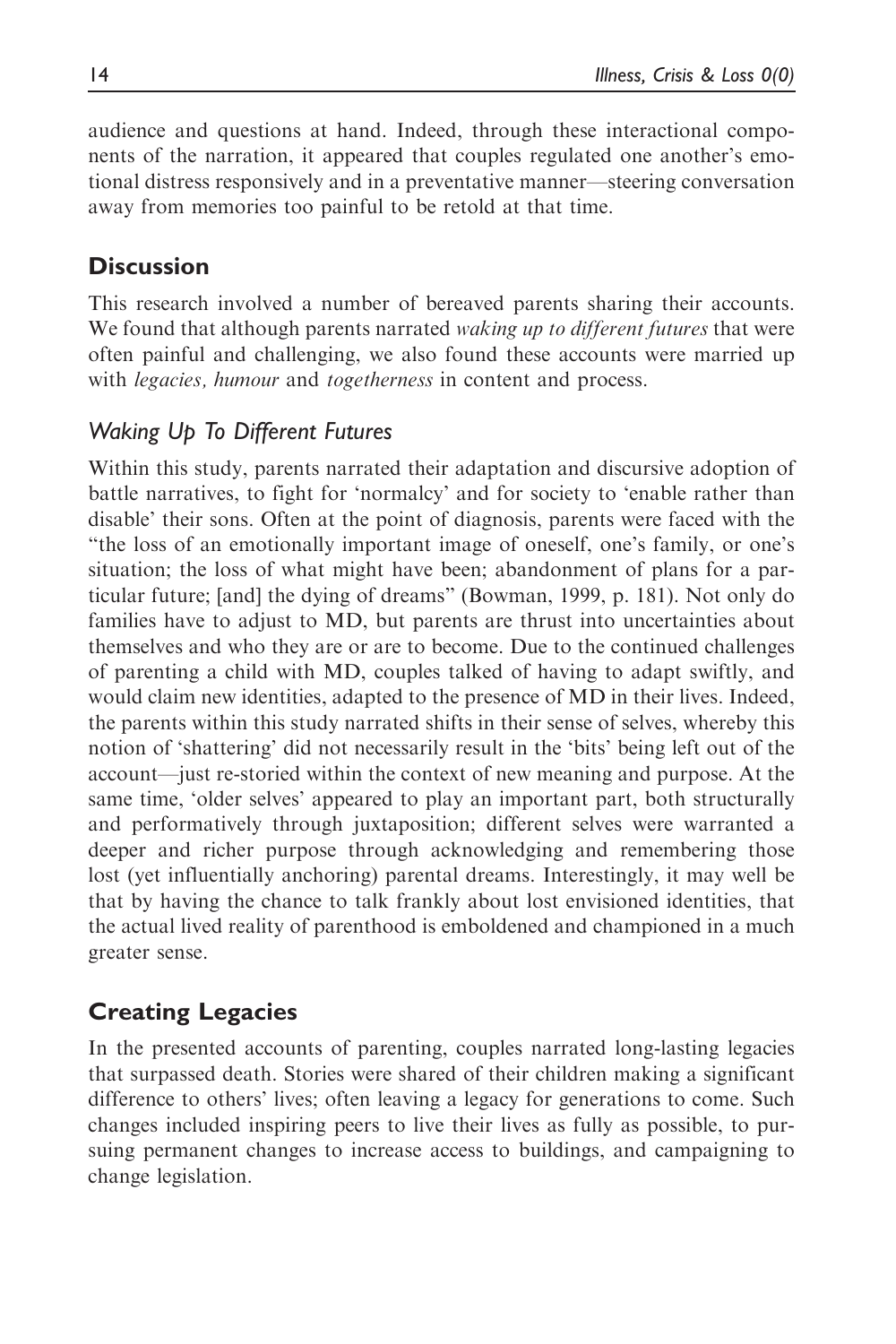It could be argued the narrative construction of legacies and 'no regrets' provided meaning to otherwise incomprehensible loss. The retelling of 'legacies left' seemed an important aspect of parental bereavement. It is important then, to consider the ways in which we create platforms for stories of legacy within clinical and community practices, alongside those of loss and bereavement.

Interestingly, within this research the participants described the ways in which they had become more involved in charitable work and advocating for others with MD; continuing a sense of belonging, community and celebration. Some, such as Beth, talked explicitly about these legacies as being therapeutic and necessary in order to shape other people's experiences and seek societal change. Further research would benefit from exploring the relational dynamics of retelling legacies within bereavement, with various possible impacts on teller, listener and communities more broadly (e.g. discourses, stigma).

### Storytelling Together

Another interesting finding from this study involved a closer look at how parents performed their narratives together; that is, how they co-constructed their accounts through their interaction and negotiating of storytelling.

Joint storytelling appeared pertinent to how the parents could tolerate distress and enabled a relational-regulation of emotions throughout. Hooghe et al. (2012) used an anology of couples cycling around emotional pain; drawing one another closer or further away at particular moments. Within their study, couples regulated one another through not necessarily talking directly about loss at all times, but cycling around this intermittently. The research context as a result was understood to invite a depth and richness to the dialogue—as an independent space, without perceived drive to 'make things okay'; just to witness and document. This was observed in the current study and could also be applied to understand some of the moments in which parents re-directed the storytelling or used humour to reminisce over situations or character, rather than grief or pain.

Many participants were grateful to have the opportunity to discuss their relationship with their sons in much greater depth, reporting that this was therapeutic in nature (Randall et al., 2021). This suggests that some contexts and audiences present differing opportunities to establish narrative coherence and that through relational techniques and interactions, couples will make attempts to manage this through togetherness. This construing of a coherent and cohesive narrative through partnership is encouraging and provides reassuring evidence that conjoint narrative interviews are not only acceptable and feasible, but arguably more effective and ethical when investigating shared experiences that are potentially distressing.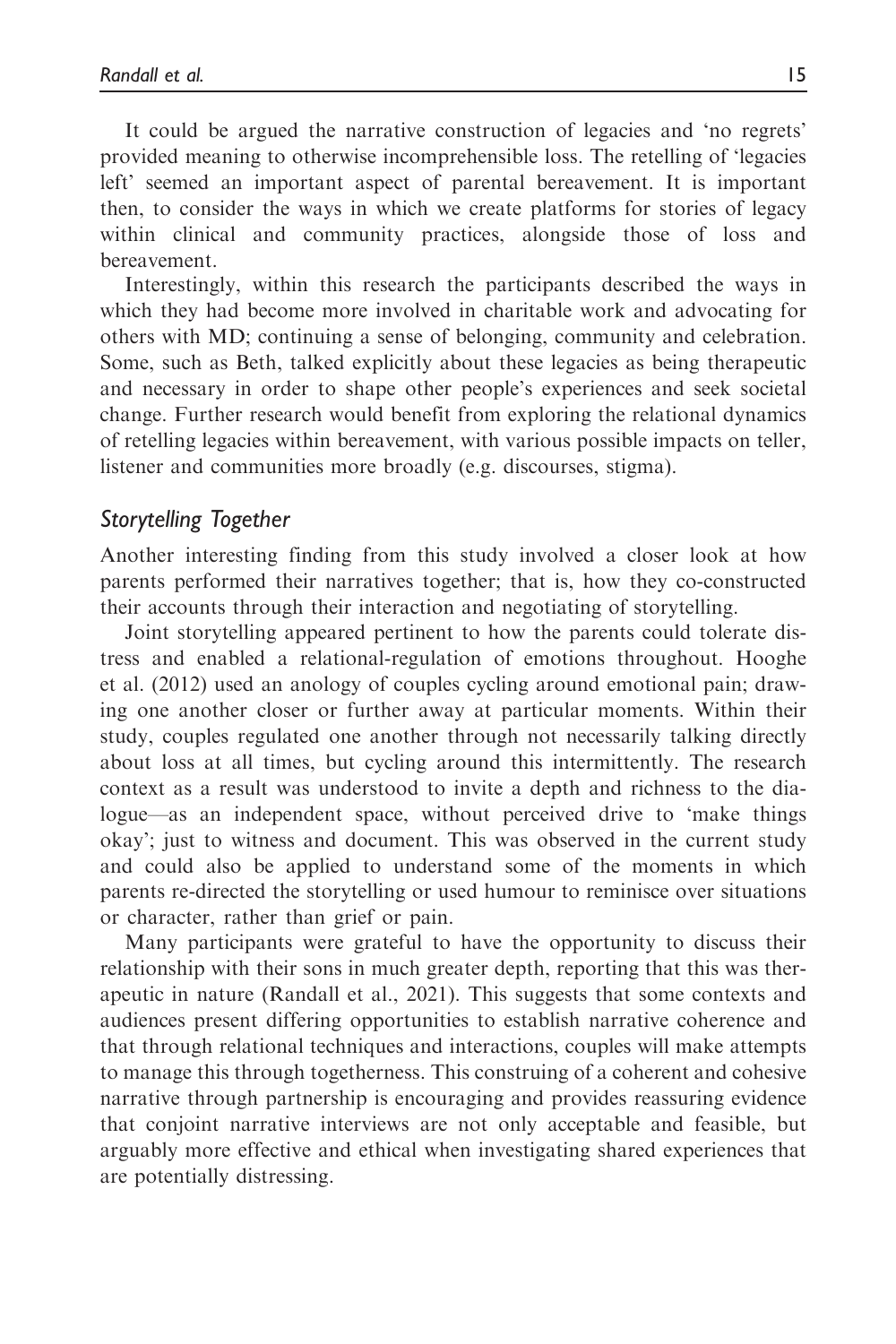## Humour Through the Struggle

This study suggests that in the context of family relationships, humour is used in the retelling of some of the most painful of situations, such as discrimination and death. In addressing how the parents survived times of change, humour and laughter were both expressed/enacted, and woven into the content and structure of the narrative. There were times of significant hardship, pain and relentless losses—but these adversities were often greeted with, or processed by, a playfulness that bonded the parents in unity—often with their child in mind, envisioned as a collaborator or instigator of the laughter (i.e. a 'ghostly audience'). Societal discourses around disability and injustices were utilised to draw the listener in; to build an understanding of the pain of discrimination experienced, but in a way that was buffered by humour, so as not to become overwhelming to the listener. This extends the relational-regulatory nature of conjoint narrative interviews to a tenderness of the audience's emotional experience.

There were occasions in which humour appeared at odds with the context of talk, as if to confront a harsh reality that would otherwise be too painful observed at times through shocked laughter or sarcasm. At times, this appeared to be less protective of the audience and more aligned to a compelling 'call to arms' in reflection of the frequent use of discourses around 'battles' and 'fights' for equality and quality of life for their sons. Indeed, Dean and Major (2008) suggest that humour helps to foster relationships between parties, eases tensions, manages emotions and helps communication. In a sense, this dissonant painfullaughter had the function then, of fostering empathy as opposed to sympathy between parties, whilst communicating issues that are potentially difficult to hear. Such humour in the context of injustices then, could arguably enable pained-discontent to lead to hopeful-action beyond those immediate contexts.

## Strengths, Limitations and Directions for Future Research

This research was novel in focus and content, and in process and delivery. Given the significance of identity reformation narrated by parents within this study, further investigation into the impact of MD-related changes and challenges on the wellbeing of parents will be necessary. It may be important to screen parents for their own wellbeing at points of contact, and to offer pre- and postdiagnostic counselling. By focusing on the parents, the experience of siblings and grandparents are not included in this research on bereavement, and points to further necessary research to take this work forward.

To the authors' knowledge, this is one of few narrative studies conducted with couples conjointly. This is beneficial for the participants, emerging evidence-base, and for methodological considerations. In brief, this presents the opportunity for potentially traumatic and painful topics to be explored in depth, with participants' spouses as potential resources for relational-regulation.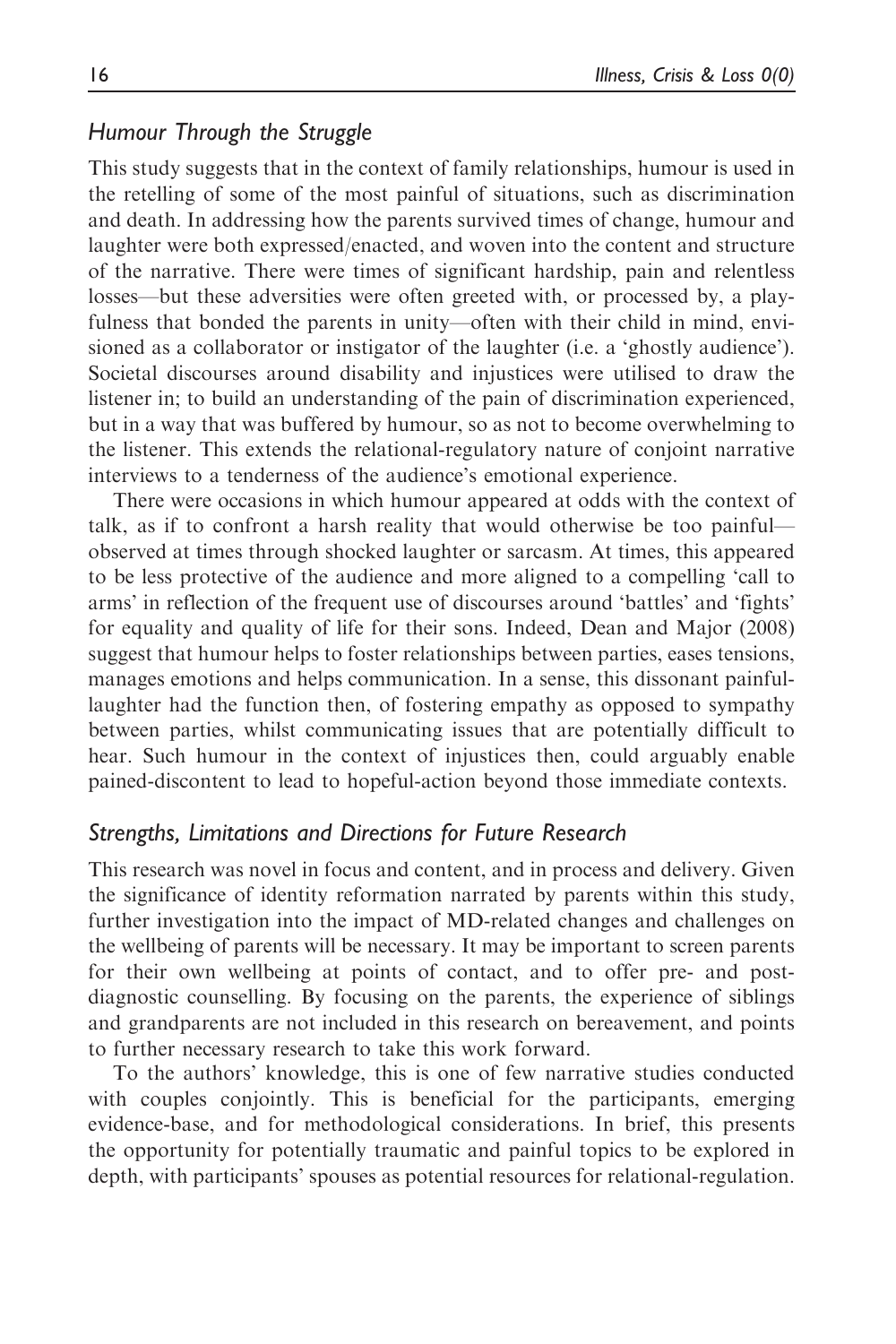Additionally, this study evidences that such a method of inquiry is feasible and the data yielded arguably becomes richer and more ecologically valid (as one observes a 'live' co-constructing and performative layers enacted, negotiated and collaborated in the moment). However, as narrative inquiry is a heterogeneous method which lacks a more prescriptive analysis, the novelty of conjoint narrative interviews cannot be distilled into a clearly defined protocol for usage elsewhere. As such, future research should explore the experience and mechanisms of conducting conjoint narrative interviews in a more explicit manner, in order to further understand, document, scrutinise and improve this fruitful and novel approach.

# Conclusion

MD is a condition that not only impacts on the individual diagnosed, but touches the lives of family members, as they navigate what is often an unanticipated, yet future-altering condition together. Here, we demonstrate that such changes, albeit limiting in many ways, also teaches families new ways of living, often out-reaching to communities and rooted in relationships. This research demonstrates a small number of parents narrating such experiences through the lens of research and context of bereavement, and as such should be understood in such a light. This research emphasises the importance of creating platforms for accounts of both challenge and celebration—as voiced by those who have lived and trialled such journeys. If narrating together enables for complex griefs and losses to be shared, in ways that call on listeners for not only understanding but their commitment to action, then this perhaps informs us of just one small act we as clinicians can take to make our practices more collaborative and courageous in the face of distress.

## Acknowledgments

We would like to thank Michael McGrath, Sue McGrath, Sonali Kumarakulasinghe and Kate Barnbrook of the Muscle Help Foundation for their invaluable support in the completion of this research and Marianne Blomerus for her help in completing the report.

### Declaration of Conflicting Interests

The authors declared no potential conflicts of interest with respect to the research, authorship, and/or publication of this article.

## Funding

The authors received no financial support for the research, authorship, and/or publication of this article.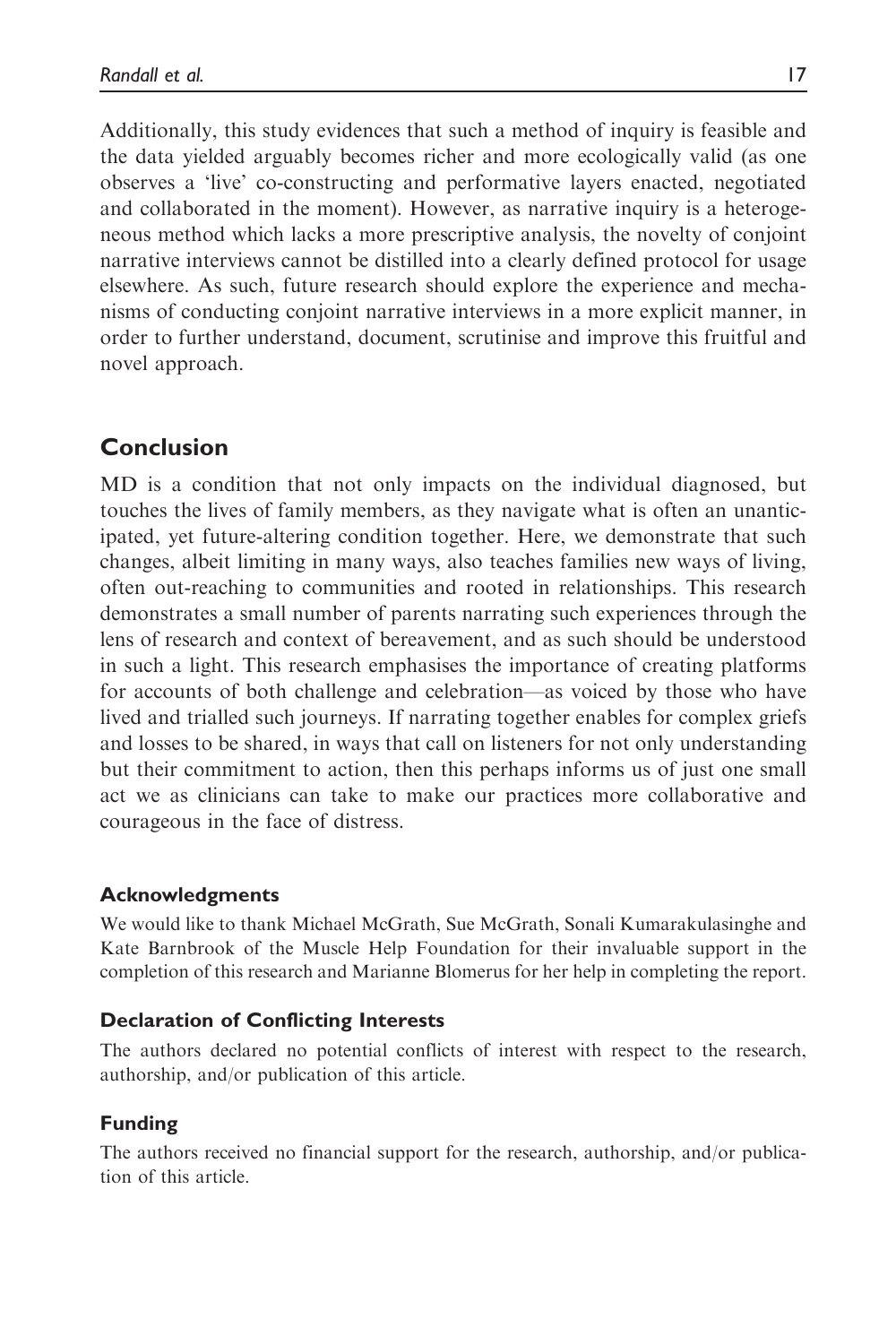### ORCID iDs

James Randall **D** <https://orcid.org/0000-0003-1347-0709> David Wellsted **D** <https://orcid.org/0000-0002-2895-7838>

### References

- Abbott, D., & Carpenter, J. (2014). 'Wasting precious time': Young men with Duchenne muscular dystrophy negotiate the transition to adulthood. Disability  $\&$  Society, 29(8), 1192–1205.<https://doi.org/10.1080/09687599.2014.916607>
- Bendixen, R. M., & Houtrow, A. (2017 May–June). Parental reflections on the diagnostic process for Duchenne muscular dystrophy: A qualitative study. Journal of Pediatric Health Care: Official Publication of National Association of Pediatric Nurse Associates & Practitioners, 31(3), 285–292.<https://doi.org/10.1016/j.pedhc.2016.09.002>
- Bowman, T. (1999). Shattered dreams, resiliency, and hope: "restorying" after loss. Journal of Personal and Interpersonal Loss, 4(2), 179–193.
- British Psychological Society. (2014). Code of human research ethics.
- Buchanan, D. C., LaBarbera, C. J., Roelofs, R., & Olson, W. (1979). Reactions of families to children with Duchenne muscular dystrophy. *General Hospital Psychiatry*, 1(3), 262–269. [https://doi.org/10.1016/0163-8343\(79\)90028-8](https://doi.org/10.1016/0163-8343(79)90028-8)
- Cunniff, A. L., Chisholm, V., & Chouliara, Z. (2015). Listening to fathers of sons with Duchenne muscular dystrophy. New Male Studies: An International Journal, 4(2), 5–23.
- Daack-Hirsch, S., Holtzer, C., & Cunniff, C. (2013). Parental perspectives on the diagnostic process for Duchenne and Becker muscular dystrophy. American Journal of Medical Genetics. Part A, 161(4), 687–695.<https://doi.org/10.1002/ajmg.a.35810>
- Dean, R. A. K., & Major, J. E. (2008). From critical care to comfort care: The sustaining value of humour. Journal of Clinical Nursing, 17(8), 1088–1095.
- Elliott, R., Fischer, C. T., & Rennie, D. L. (1999). Evolving guidelines for publication of qualitative research studies in psychology and related fields. British Journal of Clinical Psychology, 38(3), 215–229.
- Erby, L. H., Rushton, C., & Geller, G. (2006). "My son is still walking": Stages of receptivity to discussions of advance care planning among parents of sons with Duchenne muscular dystrophy. Seminars in Pediatric Neurology, 13(2), 132–140. <https://doi.org/10.1016/j.spen.2006.06.009>
- Fitzpatrick, C., & Barry, C. (1990). Cultural differences in family communication about Duchenne muscular dystrophy. Developmental Medicine and Child Neurology, 32(11), 967–973.
- Gagliardi, B. A. (1991a). The family's experience of living with a child with Duchenne muscular dystrophy. Applied Nursing Research, 4(4), 159–164.
- Gagliardi, B. A. (1991b). The impact of Duchenne muscular dystrophy on families. Orthopedic Nursing, 10(5), 41–49.
- Gibson, B. E., Zitzelsberger, H., & McKeever, P. (2009). 'Futureless persons': Shifting life expectancies and the vicissitudes of progressive illness. Sociology of Health  $\&$ Illness, 31(4), 554–568.<https://doi.org/10.1111/j.1467-9566.2008.01151.x>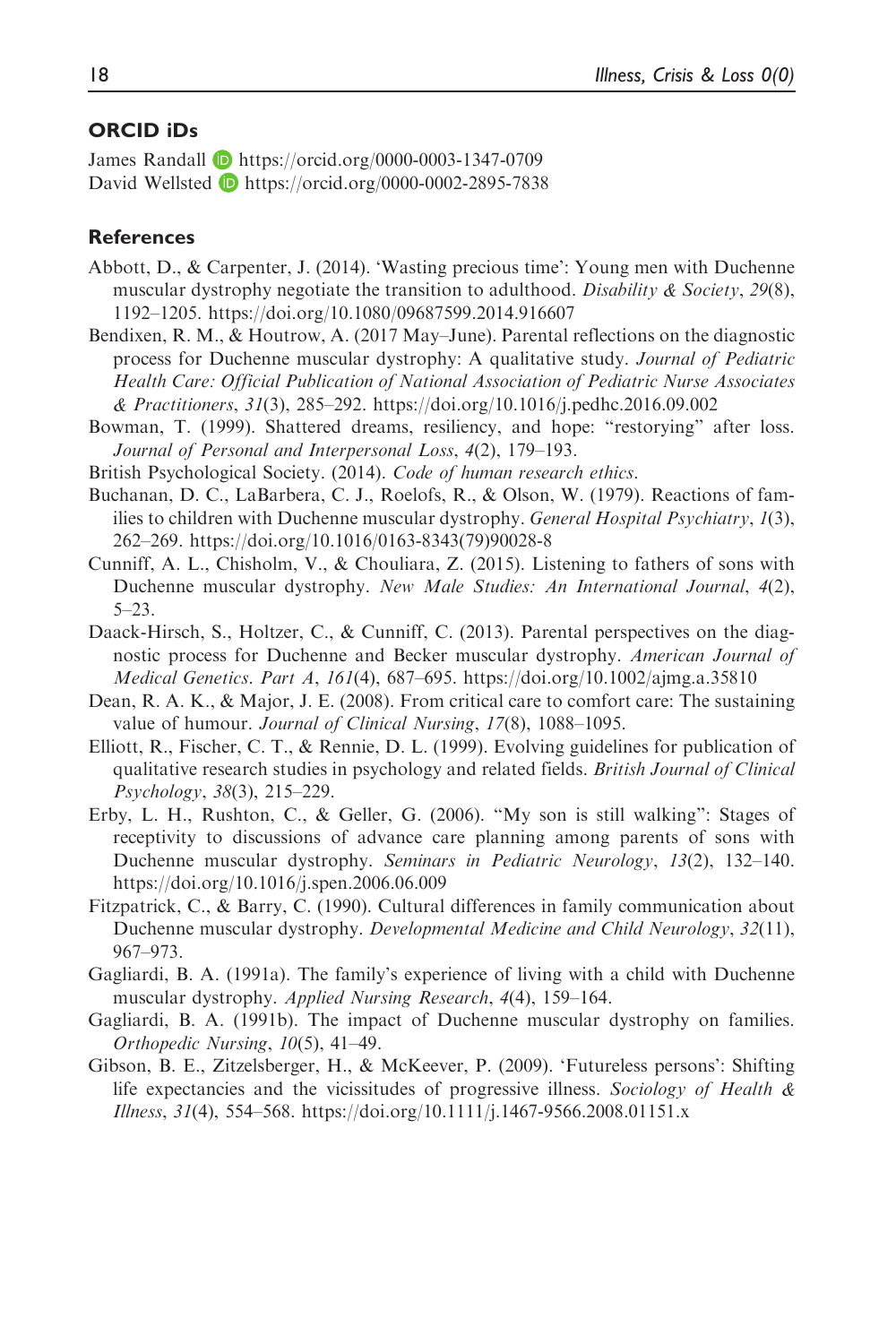- Hooghe, A., Neimeyer, R. A., & Rober, P. (2012). "Cycling around an emotional core of sadness" emotion regulation in a couple after the loss of a child. Qualitative Health Research, 22(9), 1220–1231.
- Hynson, J. L., Aroni, R., Bauld, C., & Sawyer, S. M. (2006). Research with bereaved parents: A question of how not why. Palliative Medicine, 20(8), 805–811.
- Nolte, L., Ragavan, R., Randall, J., & Wellsted, D. (2017). *Evaluation of muscle dream* experiences: A mixed-methods retrospective evaluation of the impact of the Muscle Help Foundation's muscle dream experiences for beneficiaries and their families. University of Hertfordshire.
- Randall, J., Wellsted, D., & Nolte, L. (2019). Researching the muscle dream experience through a series of invitations: Dialogues, connection and change. Context, 166, 26–30.
- Randall, J., Wellsted, D., & Nolte, L. (2021). It sounds a lot like therapy: Inviting dialogues, connection & change in research. Context, 173, 32–36.
- Riessman, C. K. (2008). Narrative methods for the human sciences. SAGE Publications.
- Samson, A., Tomiak, E., Dimillo, J., Lavigne, R., Miles, S., Choquette, M., Chakraborty, P., & Jacob, P. (2009). The lived experience of hope among parents of a child with Duchenne muscular dystrophy: Perceiving the human being beyond the illness. Chronic Illness, 5(2), 103–114.<https://doi.org/10.1177/1742395309104343>
- Tomiak, E. M., Samson, A., Miles, S. A., Choquette, M. C., Chakraborty, P. K., & Jacob, P. J. (2007). Gender-specific differences in the psychosocial adjustment of parents of a child with Duchenne muscular dystrophy (DMD)—Two points of view for a shared experience. Qualitative Research Journal, 7(2), 2–21. [https://doi.org/10.](https://doi.org/10.3316/QRJ0702002) [3316/QRJ0702002](https://doi.org/10.3316/QRJ0702002)
- Wells, K. (2011). Narrative inquiry. Oxford University Press.
- White, M. (1988). Saying hullo again: The incorporation of the lost relationship in the resolution of grief. Dulwich Centre Newsletter, 3, 29-36.
- Wooffitt, R. (1992). Telling tales of the unexpected: The organization of factual discourse. Rowman & Littlefield.

### Author Biographies

James Randall is a clinical psychologist who works with children and young people within the NHS and social services, is a trainee CAT therapist, and visiting lecturer at the University of Hertfordshire. He is editor of the book Surviving Clinical Psychology: Navigating the personal, professional and political selves on the journey to qualification (2019). He represented aspiring psychologists for 4 years as the co-chair of the Pre-Qualification Group within the British Psychological Society and was Co-Director for Early Careers within the Association of Clinical Psychologists - UK from 2019-2021.

Lizette Nolte is a principal lecturer and researcher on the Doctorate in Clinical Psychology programme at University of Hertfordshire, United Kingdom. She is a clinical psychologist and systemic psychotherapist working with parents, young people and families in the NHS and education sector. Her research has